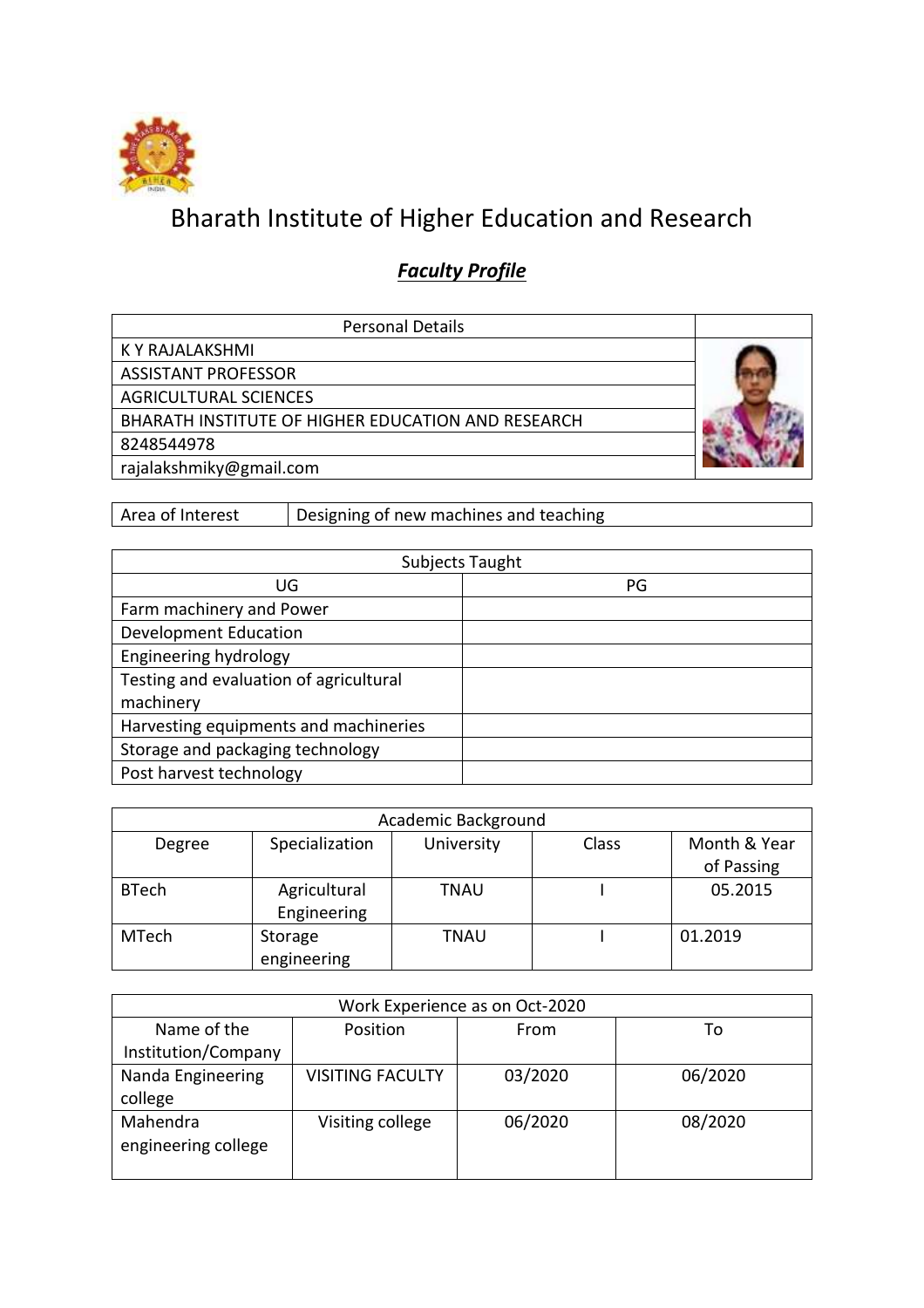| Kalaignar<br>Karunanidhi institute<br>of technology |        |         | Visiting faculty | 08/2020 |                                                                               | 10/2020       |                         |
|-----------------------------------------------------|--------|---------|------------------|---------|-------------------------------------------------------------------------------|---------------|-------------------------|
| Total                                               | 7month | Teachin | 7month           | Researc | <years< td=""><td>Administratio</td><td><years< td=""></years<></td></years<> | Administratio | <years< td=""></years<> |
| experienc                                           | s      | g       | s                | h       | >                                                                             | n             |                         |
| e                                                   |        |         |                  |         |                                                                               |               |                         |

|                   |                         | <b>Research Publications</b> |                 |              |
|-------------------|-------------------------|------------------------------|-----------------|--------------|
| International     | <b>National Journal</b> | International                | <b>National</b> | Total        |
| Journal           |                         | Conference                   | Conference      | Number of    |
|                   |                         |                              |                 | Publications |
| Under publication | Under                   |                              |                 |              |
|                   | publication             |                              |                 |              |

|                | Recent Publications(Journals)- Chronological order     |
|----------------|--------------------------------------------------------|
| SI.No          | <b>Details</b>                                         |
|                |                                                        |
| $\overline{2}$ |                                                        |
| 3              |                                                        |
|                |                                                        |
|                | Recent Publications(Conferences) - Chronological order |
| SI.No          | Details                                                |
| 1              |                                                        |
| $\overline{2}$ |                                                        |
| 3              |                                                        |
|                |                                                        |

|       | Memberships in Professional Bodies |
|-------|------------------------------------|
| Sl.No | Name of the Professional Body      |
|       |                                    |
|       |                                    |
|       |                                    |
|       |                                    |
|       |                                    |

|              | Training Programmes Attended- online training                                         |
|--------------|---------------------------------------------------------------------------------------|
| SI.No        | Details in Chronological order                                                        |
| $\mathbf{1}$ | "A generic approach for trace-level quantitation of pesticides, veterinary drugs, and |
|              | aflatoxin M1 in milk using LC-MSMS""                                                  |
|              |                                                                                       |
|              | Milk/Dairy Food Safety – Real time PCR & Pathogen detection""                         |
| 3            | Bovine Mastitis-Advance qPCRtesting for Milk Quality and Safety                       |
|              | Bovine Mastitis-Advance qPCRtesting for Milk Quality and Safety                       |